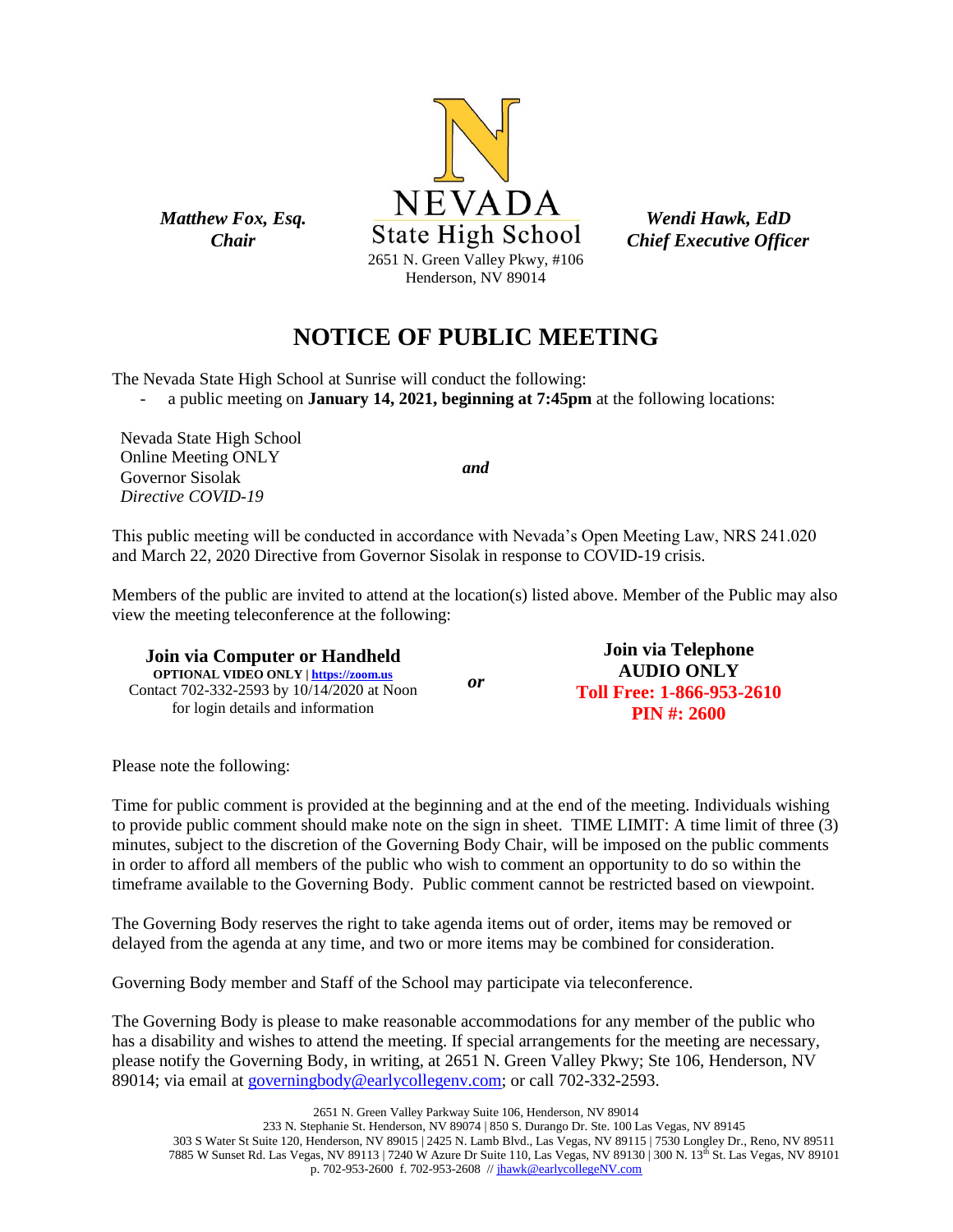**Public Meeting Date – Thursday, January 14, 2021 Pubic Notice and Agenda – Page 2**

### **AGENDA**

- 1. Call to Order, Roll Call, and Pledge of Allegiance.
- 2. Public Comment #1.

*Public comment will be taken during this agenda item regarding any item appearing on the agenda. No action may be taken on a matter discussed under this item until the matter is included on an agenda as an item on which action may be taken. See NRS 241.020. A time limit of three (3) minutes, subject to the discretion of the Chair, will be imposed on public comments. The Governing Body Chair may allow additional public comment at his/her discretion. Public Comment #2 will provide an opportunity for public comment on any matter not on the agenda.*

- 3. Approve the reappointment of one community member to the board for a final two-year term and recognize the service of exiting board member Mr. Luis Maceira for his final meeting. The conversation may revolve around next steps to recruit a replacement for Mr. Maceira's open position. (ref. PLCY\_03.001) (Matthew Fox, Chair)
	- a. Kelly Moxley (reappointment); and
	- b. Luis Maceira (final meeting)
- 4. EXECUTIVE UPDATE: An update from members of the executive leadership team on the progress and performance of the school. This will be a verbal update from each of the members. The team will give a more comprehensive report during April 2021.
	- a. Introductions of new leadership Sara Coombes and Ellen Ma (John Hawk, COO)
	- b. Update on new location in approved zip codes (John Hawk, COO)
	- c. Update on succession plan (Wendi Hawk, CEO)
	- d. Employee vacancy/coverage report (Ellen Ma, FOD & Rollin Heassler, HRM)
	- e. School recruitment/enrollment numbers at each location (Cristal James, MED)
	- f. Student progress on scorecards FY2021 (Andrea McDonald, AAD)
- 5. CONSENT AGENDA: Information concerning the following consent agenda items has been forwarded to Governing Body members for study prior to the meeting. Unless a Governing Body Member has a question concerning a particular item and asks that it be withdrawn from the consent list, items are approved at one time.; (Matthew Fox, Chair) *(For Possible Action)*
	- a. Approval of the meeting minutes from 10/15/2020
	- b. Approval of staff contracts that align with amended budget
	- c. Approval to update NSHS lottery policy REG\_05.001
	- d. Approval and ratification of purchase orders PLCY\_03.003 Article I Sec. 1.03
	- e. Approval that the board has received SPCSA Organizational Framework
	- f. Approval that the board has received SPCSA Academic Framework
	- g. Approval that the board has received SPCSA Financial Framework
	- h. Approval that the board has received SPCSA Risk Assessment Tier Letter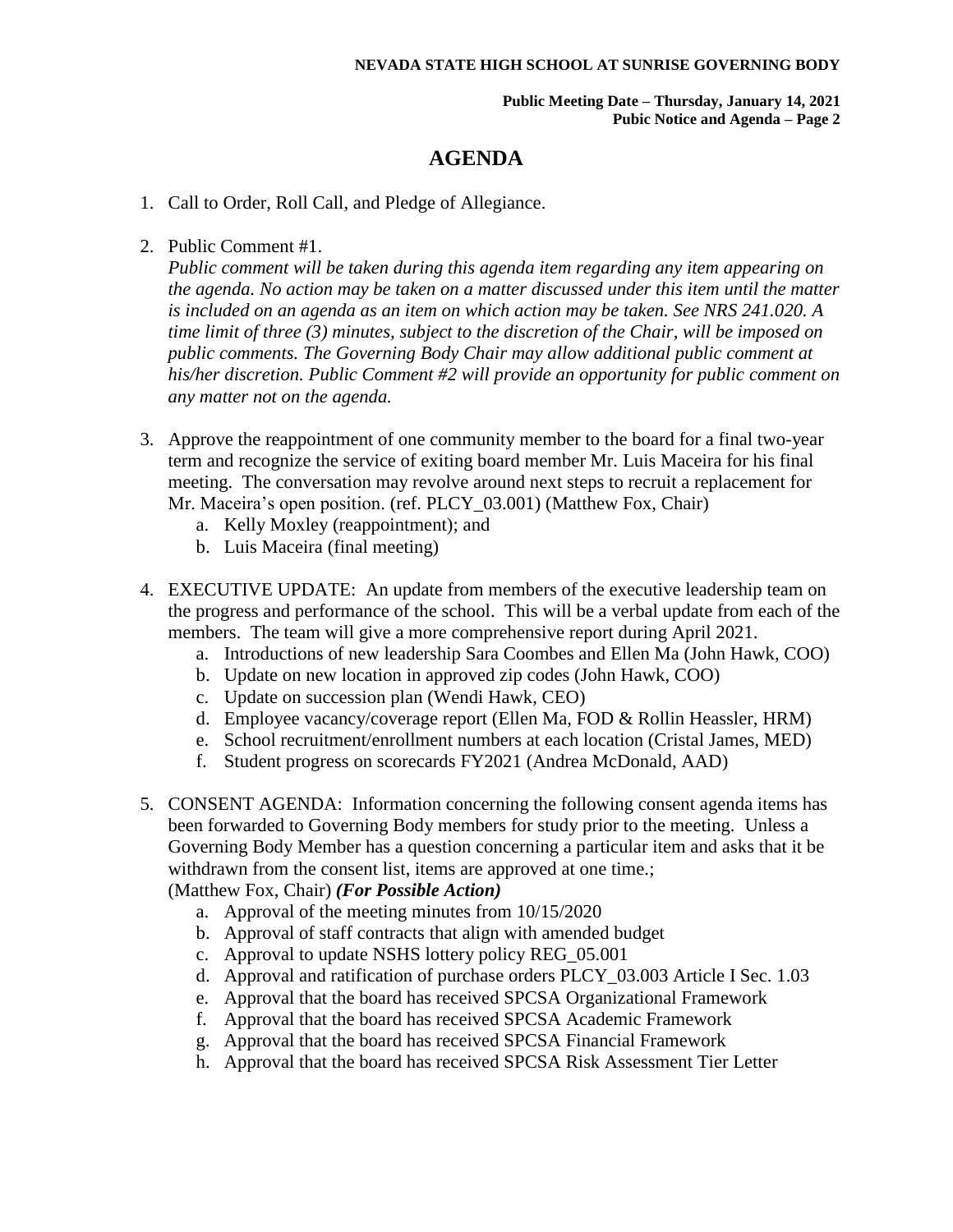#### **NEVADA STATE HIGH SCHOOL AT SUNRISE GOVERNING BODY**

#### **Public Meeting Date – Thursday, January 14, 2021 Pubic Notice and Agenda – Page 3**

- 6. ANNUAL MEETING: This will cover training and possible action on certain items identified below; (Matthew Fox, Chair) *(For Possible Action)*
	- a. Review of board terms, openings, and plan for filling these positions
	- b. Review responses to statutory and regulatory responsibilities of Gov. Body
	- c. Review ethics disclosure and abstention guide
	- d. Review, Q&A, and collect Acknowledgement of Ethical Standards form
	- e. Review, Q&A, and collect Code of Ethics and Conflict of Interest Policy forms (ref. PLCY\_03.002 & PLCY\_03.004)
	- f. Review, Q&A, and collect Acknowledgement of Governance Training form (ref. PROC\_03.003) Ethics and Open Meeting Law Training Video: <https://tinyurl.com/ts42ynn> Governance Best Practices Development Video: <https://tinyurl.com/uzxjqe3>
- 7. Board Member Comments
- 8. Public Comment #2.

*Public comment on any matter will be taken during this agenda item. No action may be taken on a matter raised under this item until the matter is included on an agenda as an item on which action may be taken. See NRS 241.020. A time limit of three (3) minutes, subject to the discretion of the Chair, will be imposed on public comments. The Governing Body Chair may allow additional public comment at his/her discretion.*

9. Adjournment